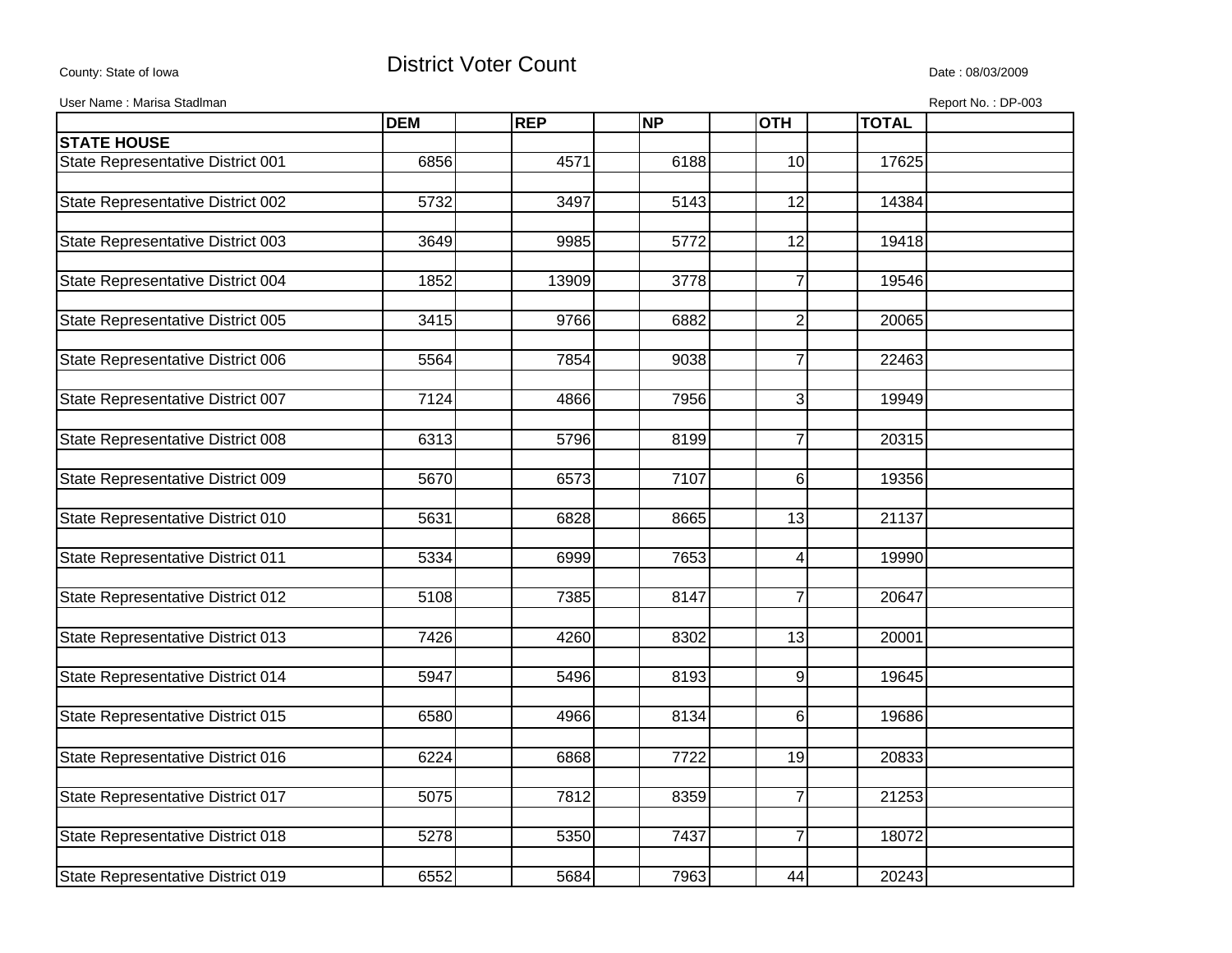|                                   | <b>DEM</b> | <b>REP</b> | <b>NP</b> | <b>OTH</b>     | <b>TOTAL</b> | Page 2 |
|-----------------------------------|------------|------------|-----------|----------------|--------------|--------|
| State Representative District 020 | 7042       | 6889       | 9006      | 20             | 22957        |        |
|                                   |            |            |           |                |              |        |
| State Representative District 021 | 7008       | 4221       | 7121      | 11             | 18361        |        |
|                                   |            |            |           |                |              |        |
| State Representative District 022 | 9469       | 2315       | 6591      | 8              | 18383        |        |
| State Representative District 023 | 6480       | 4426       | 8738      | 11             | 19655        |        |
|                                   |            |            |           |                |              |        |
| State Representative District 024 | 5640       | 5180       | 7599      | 3              | 18422        |        |
|                                   |            |            |           |                |              |        |
| State Representative District 025 | 8887       | 4184       | 8369      | 13             | 21453        |        |
|                                   |            |            |           |                |              |        |
| State Representative District 026 | 7420       | 3692       | 7732      | 5              | 18849        |        |
|                                   |            |            |           |                |              |        |
| State Representative District 027 | 9390       | 3647       | 6834      | 10             | 19881        |        |
|                                   |            |            |           |                |              |        |
| State Representative District 028 | 8932       | 4107       | 6860      | $\overline{4}$ | 19903        |        |
| State Representative District 029 | 9417       | 5984       | 8520      | 26             | 23947        |        |
|                                   |            |            |           |                |              |        |
| State Representative District 030 | 12489      | 6064       | 10101     | 33             | 28687        |        |
|                                   |            |            |           |                |              |        |
| State Representative District 031 | 7325       | 5047       | 8866      | 8              | 21246        |        |
|                                   |            |            |           |                |              |        |
| State Representative District 032 | 6754       | 6319       | 8755      | 10             | 21838        |        |
|                                   |            |            |           |                |              |        |
| State Representative District 033 | 9012       | 3428       | 7883      | 33             | 20356        |        |
|                                   | 8441       | 4315       | 7408      |                | 20178        |        |
| State Representative District 034 |            |            |           | 14             |              |        |
| State Representative District 035 | 8110       | 6943       | 9326      | 14             | 24393        |        |
|                                   |            |            |           |                |              |        |
| State Representative District 036 | 8118       | 7567       | 9926      | 24             | 25635        |        |
|                                   |            |            |           |                |              |        |
| State Representative District 037 | 7629       | 6761       | 8165      | 18             | 22573        |        |
|                                   |            |            |           |                |              |        |
| State Representative District 038 | 9008       | 4779       | 6261      | 18             | 20066        |        |
|                                   |            |            |           |                |              |        |
| State Representative District 039 | 6236       | 5608       | 9085      | 11             | 20940        |        |
|                                   |            |            |           |                |              |        |
| State Representative District 040 | 5427       | 7384       | 7589      | 9              | 20409        |        |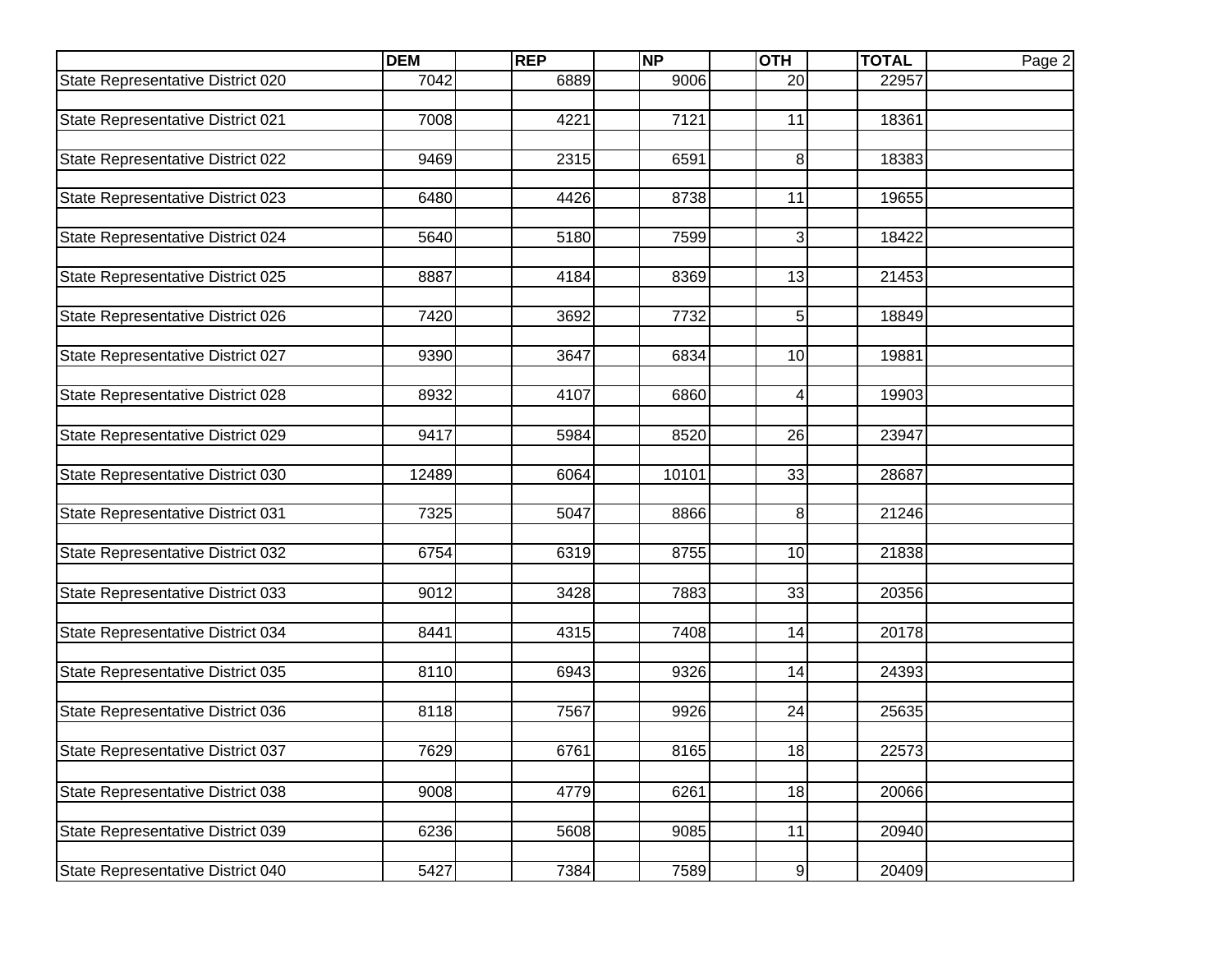|                                   | <b>DEM</b> | <b>REP</b> | <b>NP</b> | <b>OTH</b>     | <b>TOTAL</b> | Page 3 |
|-----------------------------------|------------|------------|-----------|----------------|--------------|--------|
| State Representative District 041 | 8511       | 5544       | 6574      | 10             | 20639        |        |
|                                   |            |            |           |                |              |        |
| State Representative District 042 | 9376       | 6875       | 7697      | 18             | 23966        |        |
|                                   |            |            |           |                |              |        |
| State Representative District 043 | 6589       | 5602       | 7304      | 6              | 19501        |        |
| State Representative District 044 | 5488       | 6707       | 7799      | $\overline{7}$ | 20001        |        |
|                                   |            |            |           |                |              |        |
| State Representative District 045 | 8452       | 5965       | 10978     | 131            | 25526        |        |
|                                   |            |            |           |                |              |        |
| State Representative District 046 | 8813       | 6173       | 8433      | 47             | 23466        |        |
|                                   |            |            |           |                |              |        |
| State Representative District 047 | 9164       | 12337      | 14015     | 22             | 35538        |        |
|                                   |            |            |           |                |              |        |
| State Representative District 048 | 7159       | 4955       | 7959      | 17             | 20090        |        |
|                                   |            |            |           |                |              |        |
| State Representative District 049 | 7953       | 4809       | 6966      | 13             | 19741        |        |
| State Representative District 050 | 5210       | 5909       | 7467      | 5              | 18591        |        |
|                                   |            |            |           |                |              |        |
| State Representative District 051 | 6471       | 4788       | 8585      | 13             | 19857        |        |
|                                   |            |            |           |                |              |        |
| State Representative District 052 | 4682       | 6279       | 7679      | 4              | 18644        |        |
|                                   |            |            |           |                |              |        |
| State Representative District 053 | 4950       | 7871       | 7796      | $\overline{2}$ | 20619        |        |
|                                   |            |            |           |                |              |        |
| State Representative District 054 | 5844       | 6097       | 7106      | 10             | 19057        |        |
|                                   |            |            |           |                |              |        |
| State Representative District 055 | 5390       | 6416       | 6756      | 8              | 18570        |        |
| State Representative District 056 | 6242       | 6408       | 6407      | 8              | 19065        |        |
|                                   |            |            |           |                |              |        |
| State Representative District 057 | 5102       | 8557       | 7585      | 7              | 21251        |        |
|                                   |            |            |           |                |              |        |
| State Representative District 058 | 5513       | 7277       | 7452      | $\overline{7}$ | 20249        |        |
|                                   |            |            |           |                |              |        |
| State Representative District 059 | 8015       | 7853       | 5910      | 12             | 21790        |        |
|                                   |            |            |           |                |              |        |
| State Representative District 060 | 7682       | 7878       | 7114      | 23             | 22697        |        |
|                                   |            |            |           |                |              |        |
| State Representative District 061 | 11143      | 5021       | 4910      | 21             | 21095        |        |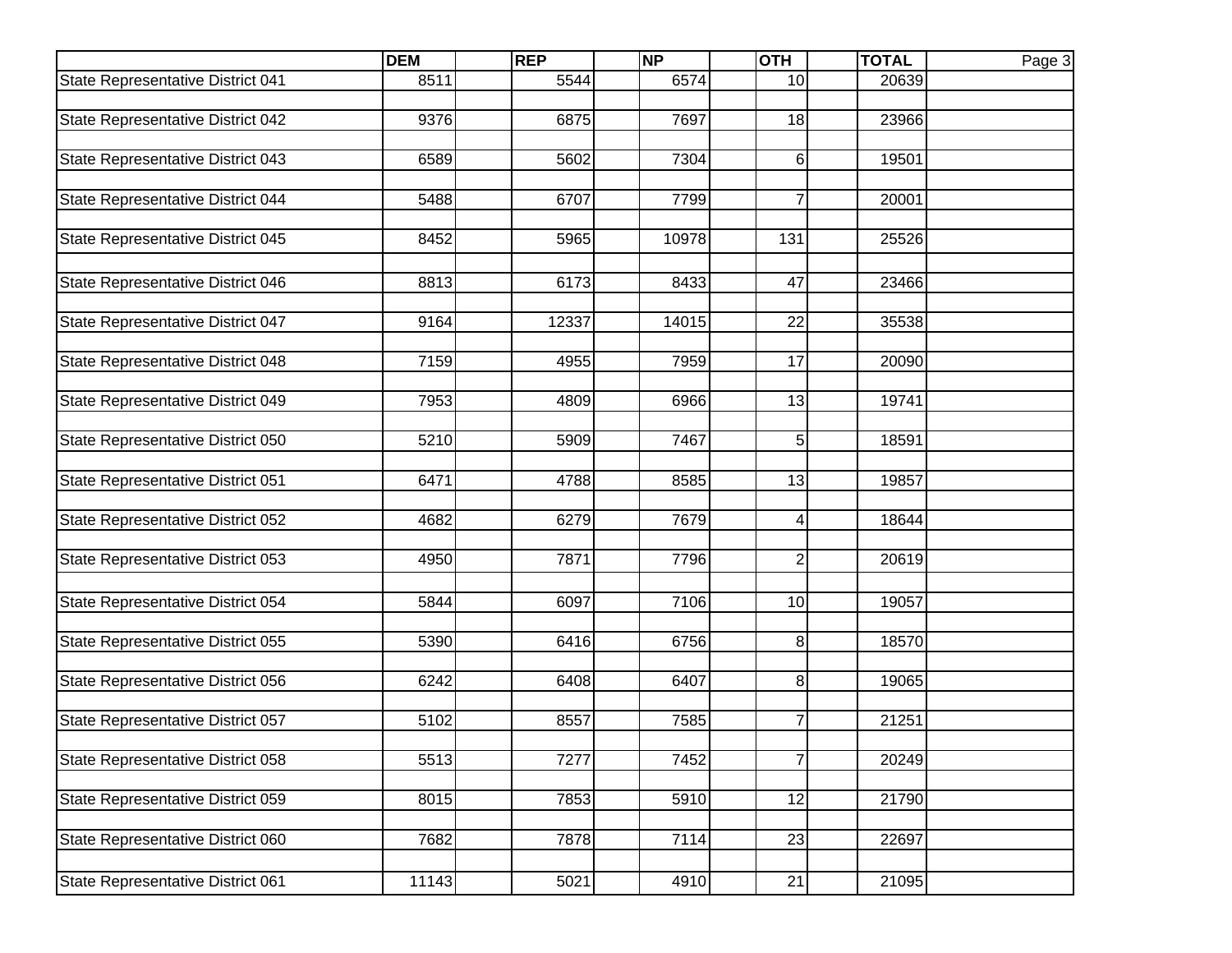|                                          | <b>DEM</b> | <b>REP</b> | <b>NP</b> | <b>OTH</b>     | <b>TOTAL</b> | Page 4 |
|------------------------------------------|------------|------------|-----------|----------------|--------------|--------|
| State Representative District 062        | 8808       | 3219       | 5186      | 17             | 17230        |        |
|                                          |            |            |           |                |              |        |
| State Representative District 063        | 8263       | 8969       | 7130      | 18             | 24380        |        |
|                                          |            |            |           |                |              |        |
| State Representative District 064        | 9472       | 5008       | 5795      | 22             | 20297        |        |
| State Representative District 065        | 8710       | 3002       | 5229      | 25             | 16966        |        |
|                                          |            |            |           |                |              |        |
| State Representative District 066        | 9295       | 2122       | 4186      | 26             | 15629        |        |
|                                          |            |            |           |                |              |        |
| State Representative District 067        | 9952       | 4602       | 6356      | 13             | 20923        |        |
|                                          |            |            |           |                |              |        |
| State Representative District 068        | 9510       | 3764       | 5423      | 13             | 18710        |        |
|                                          |            |            |           |                |              |        |
| State Representative District 069        | 9748       | 11790      | 10076     | 20             | 31634        |        |
|                                          |            |            |           |                |              |        |
| State Representative District 070        | 8991       | 10352      | 9250      | 27             | 28620        |        |
| State Representative District 071        | 6408       | 8272       | 8057      | 5              | 22742        |        |
|                                          |            |            |           |                |              |        |
| State Representative District 072        | 6324       | 6488       | 7011      | $\overline{7}$ | 19830        |        |
|                                          |            |            |           |                |              |        |
| State Representative District 073        | 7631       | 7277       | 8371      | 6              | 23285        |        |
|                                          |            |            |           |                |              |        |
| State Representative District 074        | 8222       | 6848       | 8086      | 18             | 23174        |        |
|                                          |            |            |           |                |              |        |
| State Representative District 075        | 7105       | 6403       | 7584      | 17             | 21109        |        |
| <b>State Representative District 076</b> | 6584       | 6017       | 8251      | 5              | 20857        |        |
|                                          |            |            |           |                |              |        |
| State Representative District 077        | 12207      | 4480       | 10628     | 90             | 27405        |        |
|                                          |            |            |           |                |              |        |
| State Representative District 078        | 14231      | 4201       | 8251      | 55             | 26738        |        |
|                                          |            |            |           |                |              |        |
| State Representative District 079        | 6250       | 5304       | 8749      | 3              | 20306        |        |
| State Representative District 080        | 6370       | 6276       | 7587      | 3              | 20236        |        |
|                                          |            |            |           |                |              |        |
| State Representative District 081        | 7724       | 6050       | 8696      | 15             | 22485        |        |
|                                          |            |            |           |                |              |        |
| State Representative District 082        | 6274       | 7965       | 9547      | 10             | 23796        |        |